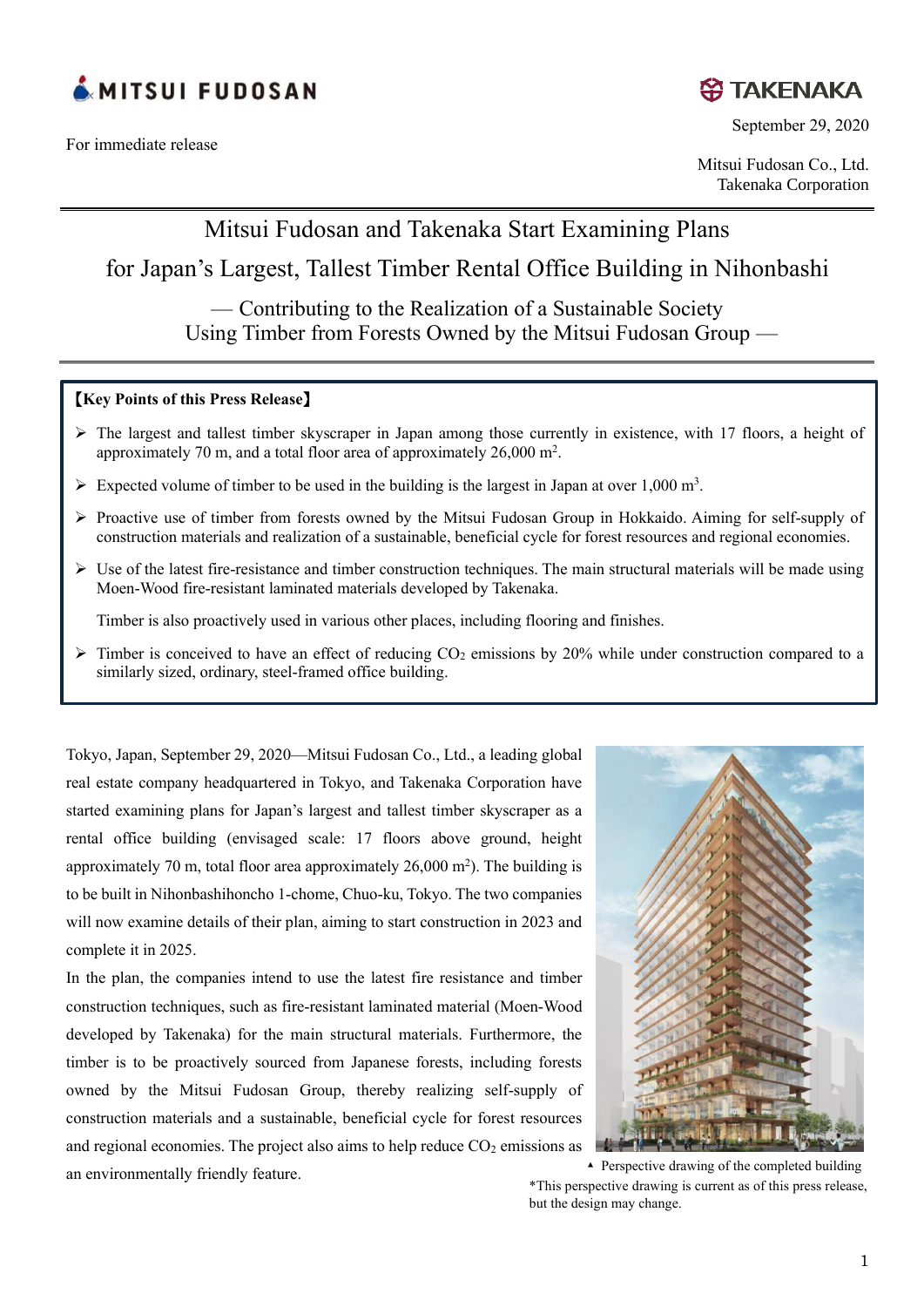### **1. About the project**

The project will build a rental office building with 17 floors above ground, a height of approximately 70 m, and a total floor area of approximately 26,000 m<sup>2</sup>, the largest and tallest timber skyscraper among those currently in existence in Japan. The project is located in Nihonbashihoncho 1-chome, part of the Nihonbashi area, which is a core strategic area of Mitsui Fudosan.

The building will be a hybrid timber structure using Moen-Wood fire-resistant laminated materials developed by Takenaka for the main structural materials. Going forward, the two companies aim to introduce advanced design and construction technologies and propose their use in auxiliary projects and so forth.

Furthermore, Mitsui Fudosan plans to incorporate the offices of the life sciences business that it is developing in the area as one of the main facilities in the project.

### **2. Significance of the project**

#### (1) SDGs and environmental initiatives

To help realize a sustainable society, the use of timber is required as a means of establishing a cycle for forest resources and regional economies. Using timber as a construction material makes promoted maximum use of timber and helps to reduce  $CO<sub>2</sub>$  emissions in the construction of buildings.  $(*)$ 

Furthermore, Mitsui Fudosan plans to examine ESG finance, such as issuing green bonds as a means of procuring funds. \*The plan is expected to reduce  $CO_2$  emissions by around 20% in construction compared to an ordinary steel framed office building of the same scale

#### (2) The challenge of building a timber skyscraper in a city

In countries around the world, expectations are increasing for timber buildings that use timber as a cyclical resource. In this situation, Mitsui Fudosan and Takenaka are pooling their expertise in this project to take up the challenge as companies that aim to establish a cycle for forest resources.

This unprecedented timber skyscraper rental office building is expected to impart the unique warmth and tranquility of timber to workers in the city, visitors to the building, and people on the periphery, while creating new value through neighborhood creation in Japan's cities and providing an appealing space that creates scenery.

#### **3. Initiatives with** timber **to date**

The Mitsui Fudosan Group and Takenaka have been working on creating a cycle for forest resources through forest preservation and the utilization of timber. In this project, the two companies will work together with their common vision to build Japan's largest and tallest timber skyscraper.

## **(1) The Mitsui Fudosan Group aims to create "never-ending forests" through planting, cultivating, and using to create a future for the earth**

The Mitsui Fudosan Group owns forests and carries out sustainable forest management with the theme of "neverending forests." Group employees volunteer for tree-planting activities, and the Group promotes initiatives to secure a cycle of planting, cultivating, and using, including through cooperation with local governments towards solving regional issues such as stimulating the forestry industry. [\(https://www.mitsuifudosan.co.jp/and\\_forest/](https://www.mitsuifudosan.co.jp/and_forest/) (Japanese only))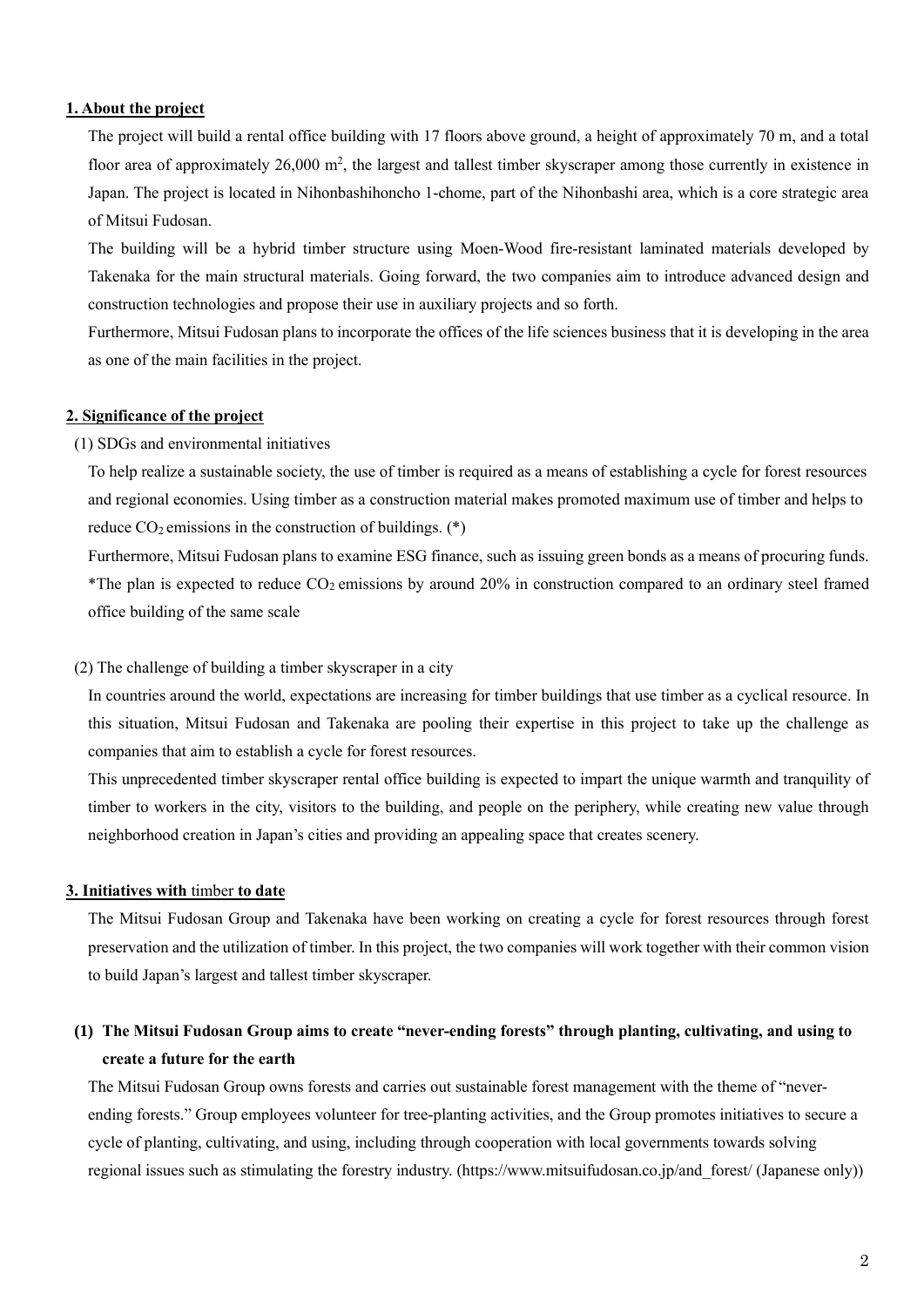#### **(i) Forests owned by the Mitsui Fudosan Group**

The Mitsui Fudosan Group owns approximately 5,000 ha of forest (equivalent to over 1,000 Tokyo Domes) in Hokkaido, and all of it has received certification from the SGEC.\* (Acquired in November 2009, renewed in 2014 and 2019). We conduct systematic tree planting, cultivation, thinning and so forth to manage the forests sustainably.

#### \*SGEC certification:

A system for evaluation and certification of appropriate management of forests using sustainable methods by the Sustainable Green Ecosystem Council (SGEC).

#### **(ii) Use of timber**

Timber that has reached the appropriate age for harvesting and timber harvested in forest thinning has been proactively used by Group companies for construction materials, office furniture, playgrounds, and other purposes.

#### **(iii) Cooperation with Mitsui Home (Group company)**

This construction plan involves cooperation that leverages the expertiese of the Mitsui Home Co., Ltd. group, including Mitsui Home, which is a leading company in timber two-by-four construction with a focus on large scale facility construction and Mitsui Home Component, Co., Ltd., which supplies timber panels.

#### **(2) Takenaka "Forest Grand Cycle"**

Takenaka has expressed the Takenaka Group CSR Vision as "Realizing a sustainable society through urban creation." Working with an awareness of global trends such as the SDGs, Takenaka will contribute to the realization of a sustainable society through urban creation, solving various social issue while engaging in multiple dialogues with stakeholders such as the environment, local communities, customers, employees, and partner companies.

As part of this effort, Takenaka is promoting activities under its Forest Grand Cycle proposal, which aims to establish a sustainable, beneficial cycle for forest resources and regional economies by widening the circle of Japan's traditional forest cycle (co-existence of people and forests), which comprises "planting, cultivating, and using."

As an industry leader in the construction of mid-rise timber buildings, for this plan, Takenaka is examining a hybrid timber structure applying fire-resistance and seismic resistance technologies to the right materials in the right places. These include Moen-Wood and CLT.\*

\*Cross Laminated Timber. A laminated panel material in which lamina are aligned and glued together at so that their grain runs at right angles to adjacent layers.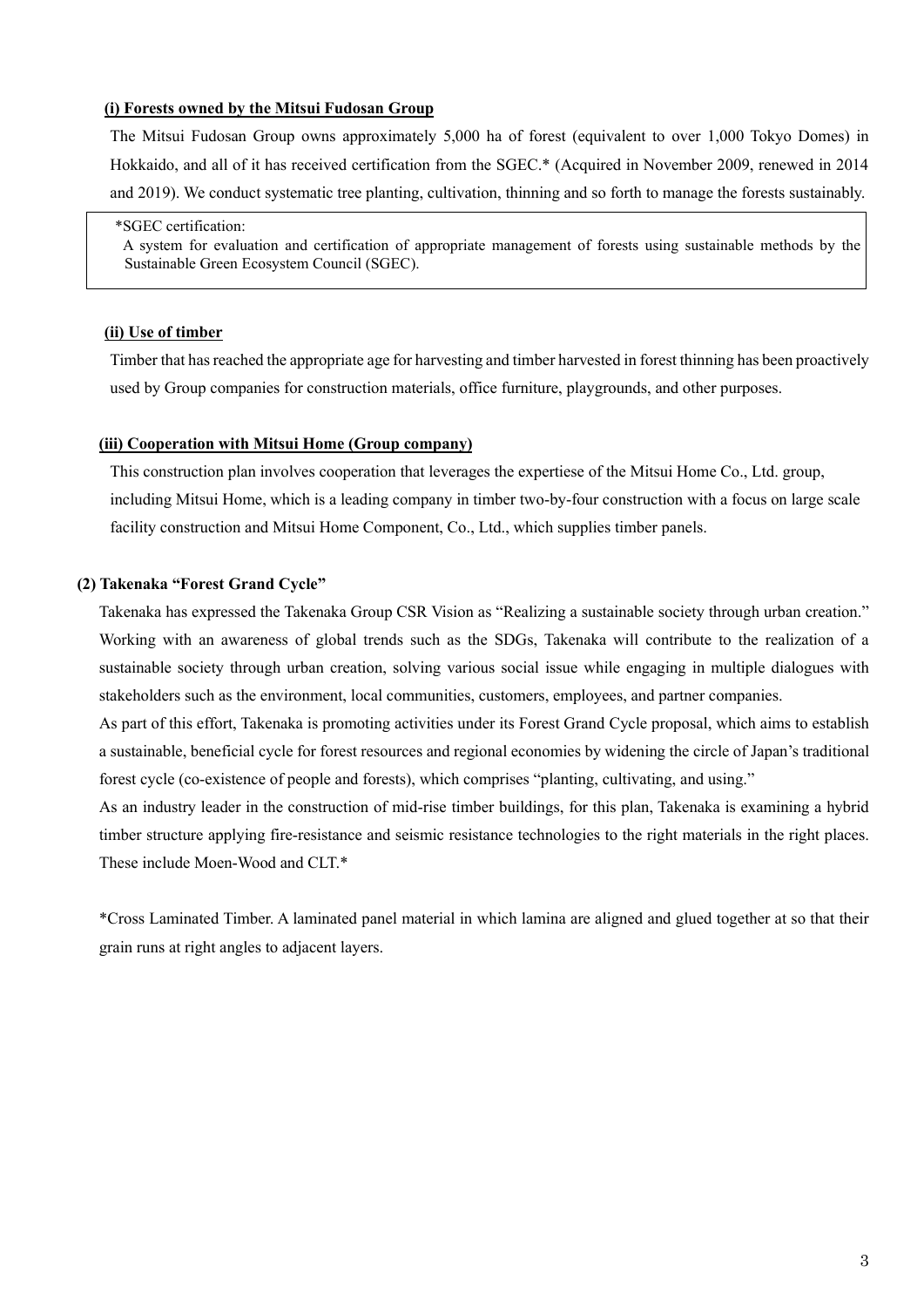### (Moen\*-Wood)

Moen-Wood is a technology that has received a Certificate of Fireproof Construction\* from the Minister of Land, Infrastructure, Transport and Tourism. The proprietary fire-resistant construction enables the use of well-known Japanese grown timbers such as cedar, cypress, and larch for the facing\*\* material. In the event of a fire, the thermal insulation effect (combustible layer) and heat-absorption effect (fire-resistant layer) protect the load-bearing columns and beams from the heat of the fire. Moen-Wood has a strong track record of use in many large scale and mid-rise structures.

\*Moen takes its name from a colloquial form of the Japanese word *moenai,* which means, "does not burn."

<Specification of Moen-Wood fire-resistant material>



Load-bearing center (laminated timber)

Self-charring-stop layer (laminated timber)

Self-charring-stop layer (mortar or plaster)

Burring layer (laminated timber) \*A system for recognition of performance compliant with the Building Standards Act by the Minister of Land, Infrastructure, Transport and Tourism after a highlevel performance verification conducted by a third-party institution

\*\*Using timber columns and beams without covering them with fire-resistant coating

### **4. About the Sustainable Development Goals (SDGs)**

The Sustainable Development Goals (SDGs) are a set of international goals for 2030 adopted by the UN Summit in 2015. Seventeen goals and 169 targets have been set, with various entities required to work together to achieve them. This project is intended to contribute to the following seven goals in particular.

Goal 3 Good Health and Well-Being Goal 8 Decent Work and Economic Growth Goal 9 Industry, Innovation and Infrastructure Goal 11 Sustainable Cities and Communities

Goal 12 Responsible Consumption and Production Goal 13 Climate Action Goal 15 Life on Land